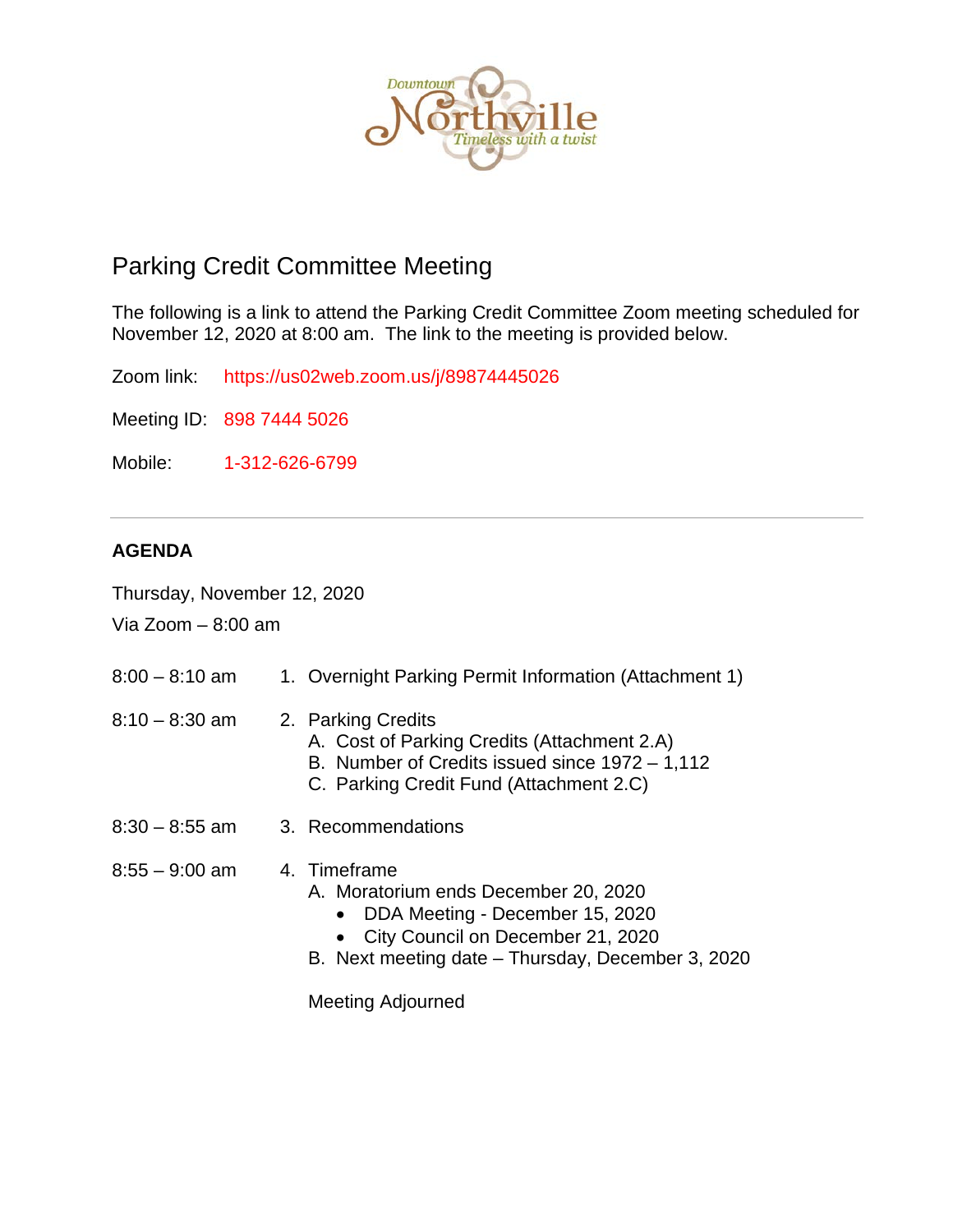| Overnight Parking Permits Issued Downtown - November 2020 |                                 |    |  |  |  |  |  |  |
|-----------------------------------------------------------|---------------------------------|----|--|--|--|--|--|--|
|                                                           |                                 |    |  |  |  |  |  |  |
| Location                                                  | Name                            | #  |  |  |  |  |  |  |
| Lot $#1$                                                  | <b>Cady Street Parking Deck</b> |    |  |  |  |  |  |  |
| Lot #2                                                    | <b>Old Church Square</b>        |    |  |  |  |  |  |  |
| Lot #3                                                    | <b>Marquis Parking Lot</b>      | 6  |  |  |  |  |  |  |
| Lot #4                                                    | <b>MainCentre</b>               | 5  |  |  |  |  |  |  |
|                                                           | Total                           | 29 |  |  |  |  |  |  |
|                                                           |                                 |    |  |  |  |  |  |  |
|                                                           |                                 |    |  |  |  |  |  |  |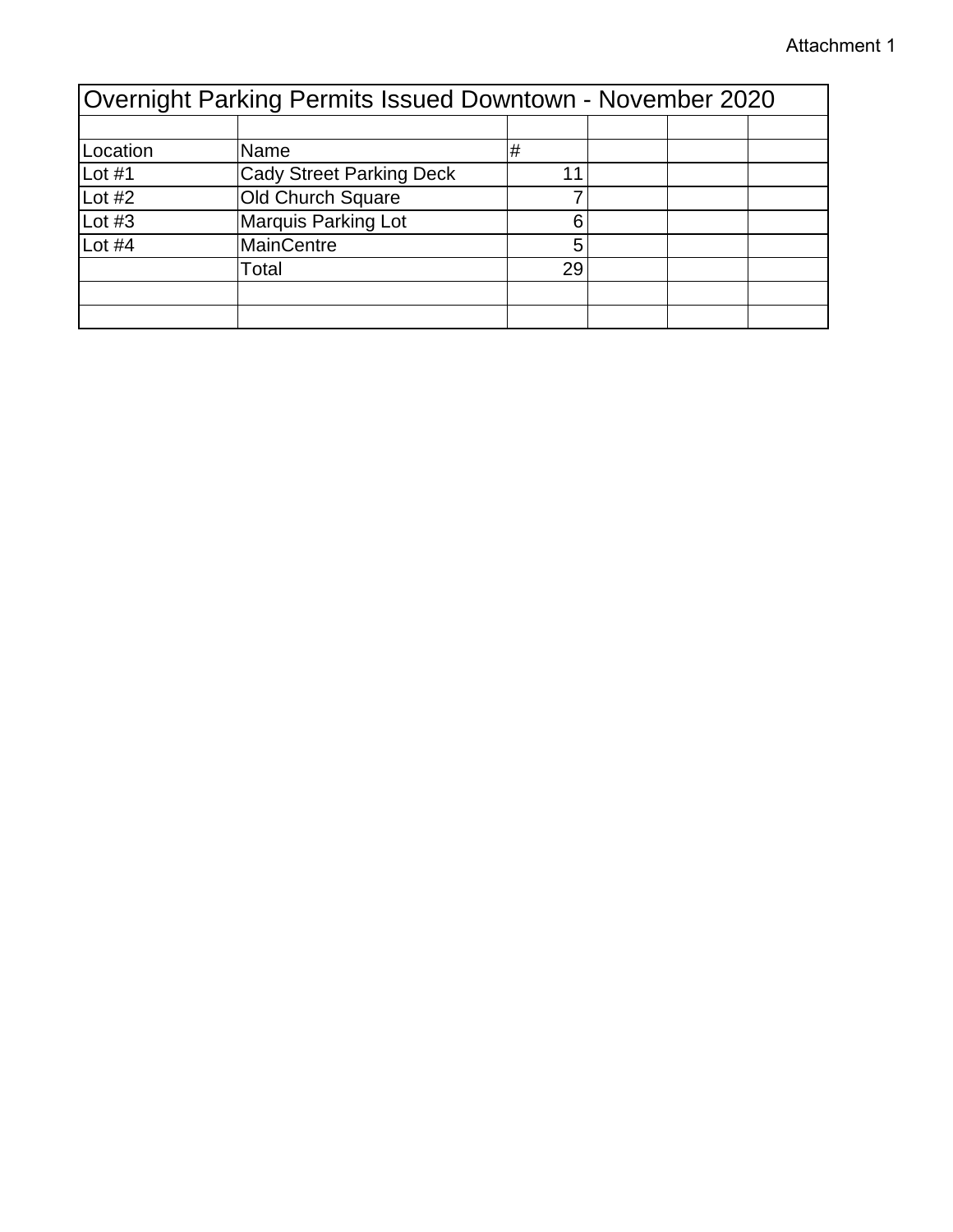## **CITY OF NORTHVILLE Fees for Sale of Parking Credits**

| <b>Fees for Sale of Parking Credits</b><br><b>Effective</b><br><b>Current</b><br>Fee<br><b>Date</b><br><b>Parking Credit Fees</b><br>For changes of use and expansions to existing buildings of less<br>than fifty percent (50%) additional floor space: Fee per parking<br>space (credit).<br>7/1/20<br>4,500<br>For new buildings and expansions to existing buildings in excess of<br>fifty percent (50%) additional floor space: Fee per parking space<br>(credit).<br>7/1/20<br>6,250<br><b>Per City Council resolution</b><br>Under Article 17, Section 17.03 of the Zoning Ordinance (as may be<br>amended), the City Council may determine that the number of<br>parking spaces normally required for the construction or expansion of<br>any building, may be provided, in whole or in part, in the form of an<br>amount of money paid to the City for a given number of parking<br>space credits in lieu of physically providing such parking.<br>The City Council will consider each request for purchase of parking<br>credits on its own merits, and will consider whether to agree to sell<br>parking credits or not on the basis of the following considerations:<br>1. The contribution that the project makes to the commercial vitality<br>for the community and the tax base for the central business district.<br>2. The ability of the City to provide the spaces by the credits within<br>the pool of public parking within the Central Business District in a<br>manner which effectively meets the parking needs of the project<br>without adversely affecting the parking needs of existing<br>developments.<br>3. The ability of the City to provide the spaces required by the credits<br>for new construction without adversely affecting the City's ability to<br>provide parking spaces in the future for anticipated changes of use in<br>existing structures in the Central Business District.<br>City Council allows the parking credits to be purchased over a period<br>of up to ten years by special assessment agreement with an interest<br>rate of 6% applied against the unpaid balance.<br>In the case of a change of use to a restaurant, the City Council may<br>agree to allow the assessment agreement to be terminated during the<br>payment period, if the restaurant use is ended and a retail or office | use is re-established in the building. In such a case, the building | <b>CITY OF NORTHVILLE</b> |  |
|----------------------------------------------------------------------------------------------------------------------------------------------------------------------------------------------------------------------------------------------------------------------------------------------------------------------------------------------------------------------------------------------------------------------------------------------------------------------------------------------------------------------------------------------------------------------------------------------------------------------------------------------------------------------------------------------------------------------------------------------------------------------------------------------------------------------------------------------------------------------------------------------------------------------------------------------------------------------------------------------------------------------------------------------------------------------------------------------------------------------------------------------------------------------------------------------------------------------------------------------------------------------------------------------------------------------------------------------------------------------------------------------------------------------------------------------------------------------------------------------------------------------------------------------------------------------------------------------------------------------------------------------------------------------------------------------------------------------------------------------------------------------------------------------------------------------------------------------------------------------------------------------------------------------------------------------------------------------------------------------------------------------------------------------------------------------------------------------------------------------------------------------------------------------------------------------------------------------------------------------------------------------------------------------------------------------------------------------------------|---------------------------------------------------------------------|---------------------------|--|
|                                                                                                                                                                                                                                                                                                                                                                                                                                                                                                                                                                                                                                                                                                                                                                                                                                                                                                                                                                                                                                                                                                                                                                                                                                                                                                                                                                                                                                                                                                                                                                                                                                                                                                                                                                                                                                                                                                                                                                                                                                                                                                                                                                                                                                                                                                                                                          |                                                                     |                           |  |
|                                                                                                                                                                                                                                                                                                                                                                                                                                                                                                                                                                                                                                                                                                                                                                                                                                                                                                                                                                                                                                                                                                                                                                                                                                                                                                                                                                                                                                                                                                                                                                                                                                                                                                                                                                                                                                                                                                                                                                                                                                                                                                                                                                                                                                                                                                                                                          |                                                                     |                           |  |
|                                                                                                                                                                                                                                                                                                                                                                                                                                                                                                                                                                                                                                                                                                                                                                                                                                                                                                                                                                                                                                                                                                                                                                                                                                                                                                                                                                                                                                                                                                                                                                                                                                                                                                                                                                                                                                                                                                                                                                                                                                                                                                                                                                                                                                                                                                                                                          |                                                                     |                           |  |
|                                                                                                                                                                                                                                                                                                                                                                                                                                                                                                                                                                                                                                                                                                                                                                                                                                                                                                                                                                                                                                                                                                                                                                                                                                                                                                                                                                                                                                                                                                                                                                                                                                                                                                                                                                                                                                                                                                                                                                                                                                                                                                                                                                                                                                                                                                                                                          |                                                                     |                           |  |
|                                                                                                                                                                                                                                                                                                                                                                                                                                                                                                                                                                                                                                                                                                                                                                                                                                                                                                                                                                                                                                                                                                                                                                                                                                                                                                                                                                                                                                                                                                                                                                                                                                                                                                                                                                                                                                                                                                                                                                                                                                                                                                                                                                                                                                                                                                                                                          |                                                                     |                           |  |
|                                                                                                                                                                                                                                                                                                                                                                                                                                                                                                                                                                                                                                                                                                                                                                                                                                                                                                                                                                                                                                                                                                                                                                                                                                                                                                                                                                                                                                                                                                                                                                                                                                                                                                                                                                                                                                                                                                                                                                                                                                                                                                                                                                                                                                                                                                                                                          |                                                                     |                           |  |
|                                                                                                                                                                                                                                                                                                                                                                                                                                                                                                                                                                                                                                                                                                                                                                                                                                                                                                                                                                                                                                                                                                                                                                                                                                                                                                                                                                                                                                                                                                                                                                                                                                                                                                                                                                                                                                                                                                                                                                                                                                                                                                                                                                                                                                                                                                                                                          | 29                                                                  |                           |  |

#### **Per City Council resolution**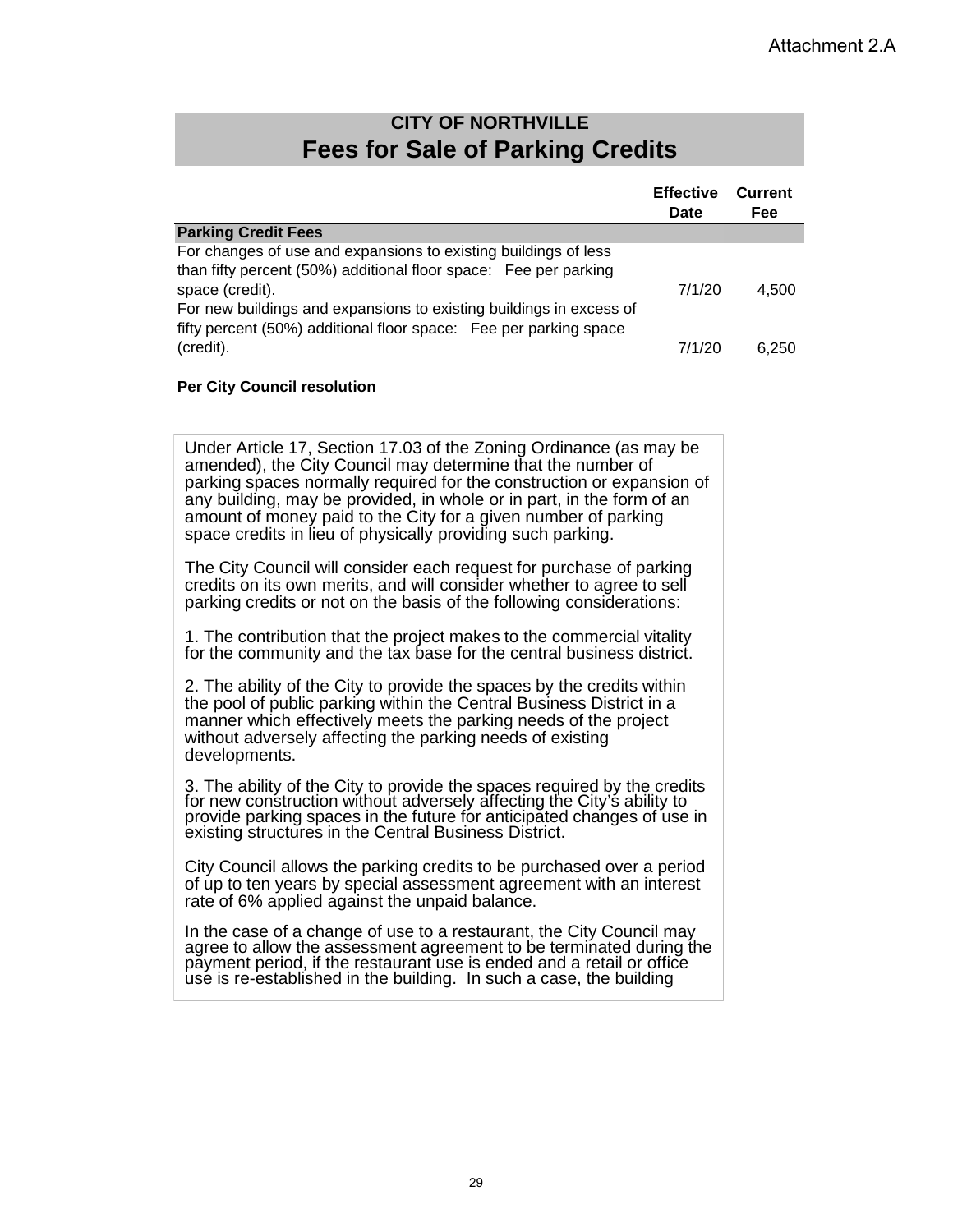### **City of Northville Line Item Budget for the Year Ended June 30, 2021 and Five Year Plan – 2020 through 2024**

**ACTIVITY:** Parking Fund **FUND NUMBER:** 230

**SUPERVISOR:** Director, Department of Public Works

### **General Description of Activity**

The Parking Fund was used primarily to receive special assessment ("parking credit") revenue and pay related bond principal and interest from a 1990 project. Since that debt was paid off on December 1, 2000, the revenues received from parking credits are used to pay for lease payments of land used by the City as public parking lots and to earmark funds for future parking expansion or maintenance projects. During FY2002, the City Council reviewed the parking permit policy for the downtown area. As a result, the policy decision was made to record the parking permit fees for overnight parking in this fund, rather than the General Fund. The cost for a permit is \$10 monthly.

### **Proposed Fiscal Year Overview**

At the beginning of fiscal year 2021, the restoration of both decks is expected to be completed along with improvements to the Allen Terrace parking lot. Maintenance costs are expected to be approximately \$112,000 with the DDA contributing approximately 83% of those costs. The City's General Funds pays the remaining 17%. Two parking lots are planned for improvements: Ford Field and Art House.

### **Long Term Plan**

Since this fund collects the revenue for parking credit special assessments and parking permit fees, it is appropriate that these funds continued to be used for parking lot improvements or heavy maintenance, as well as, parking expansion projects in the future. Approximately \$100,000 of additional maintenance beyond what this budget provides for will be necessary each year going forward to maintain the structural integrity of the decks. Until funding sources have been determined, they will remain unbudgeted. In addition, approximately \$1.2 million of surface lot improvements are necessary in additional to over \$100,000 in annual maintenance costs. Similarly, these costs will remain unbudgeted until funding sources have been determined. Staff will be working on these longterm plans during FY21.

S:\Budget FY2021\DPW\Overview 230.docx  $III - 20$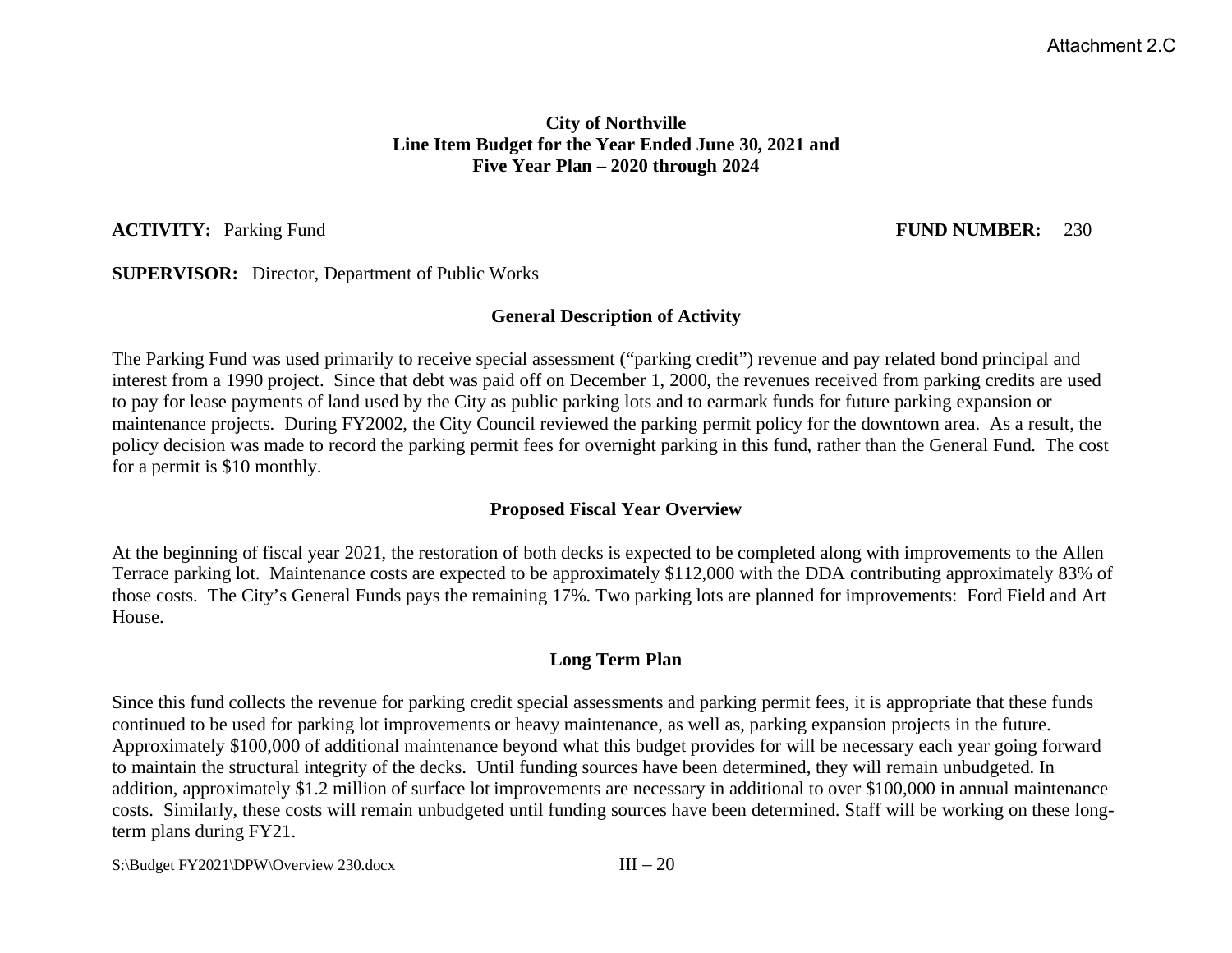#### City of Northville Proposed 2020-21 Parking Fund Budget (with historical comparative data)

|                            |    | <b>FY19</b> |    | FY20      | <b>FY21</b>     | FY21    |
|----------------------------|----|-------------|----|-----------|-----------------|---------|
| <b>Revenues</b>            |    | Actual      |    | Projected | <b>Proposed</b> | % Total |
| Parking Permit Fees        | \$ | 6.040       | S  | 5.300     | \$<br>5,300     | 2.1%    |
| Net Investment Income      |    | 18,873      |    | 11,830    | 11,830          | 4.6%    |
| Special Assessments        |    | 15,554      |    | 63,987    | 13,272          | 5.1%    |
| Transfer from General Fund |    | 14,968      |    | 18,655    | 18,995          | 7.4%    |
| DDA Contribution           |    | 108,628     |    | 342,812   | 118,220         | 45.7%   |
| Sale of Property           |    |             |    | 73,849    |                 | 0.0%    |
| Future Funding TBD/Other   |    | 6.927       |    | 223.428   |                 | 0.0%    |
| Use of Fund Balance        |    |             |    |           | 90.801          | 35.1%   |
|                            |    |             |    |           |                 |         |
| <b>Total Revenues</b>      | S  | 170.989     | \$ | 739.861   | 258,418         | 100.0%  |

**2020-21Budgeted Revenues**





|                                   | <b>FY19</b>   |     | FY20      | <b>FY21</b>     | FY21    |
|-----------------------------------|---------------|-----|-----------|-----------------|---------|
| <b>Expenditures</b>               | Actual        |     | Projected | <b>Proposed</b> | % Total |
| Parking Lot Leases                | \$<br>5.056   | \$  | 5.158     | \$<br>5.260     | 2.0%    |
| Parking System Maintenance        | \$<br>103,068 | \$  | 109,275   | \$<br>112.215   | 43.4%   |
| <b>Administration and Records</b> | 620           |     | 640       | 650             | 0.3%    |
| Parking Improvements              | 43,943        |     | 498.261   | 140.293         | 54.3%   |
| <b>Unallocated Reserve</b>        | 18.302        |     | 126.527   | ٠               | $0.0\%$ |
| <b>Total Expenditures</b>         | 170.989       | \$. | 739.861   | \$<br>258,418   | 100.0%  |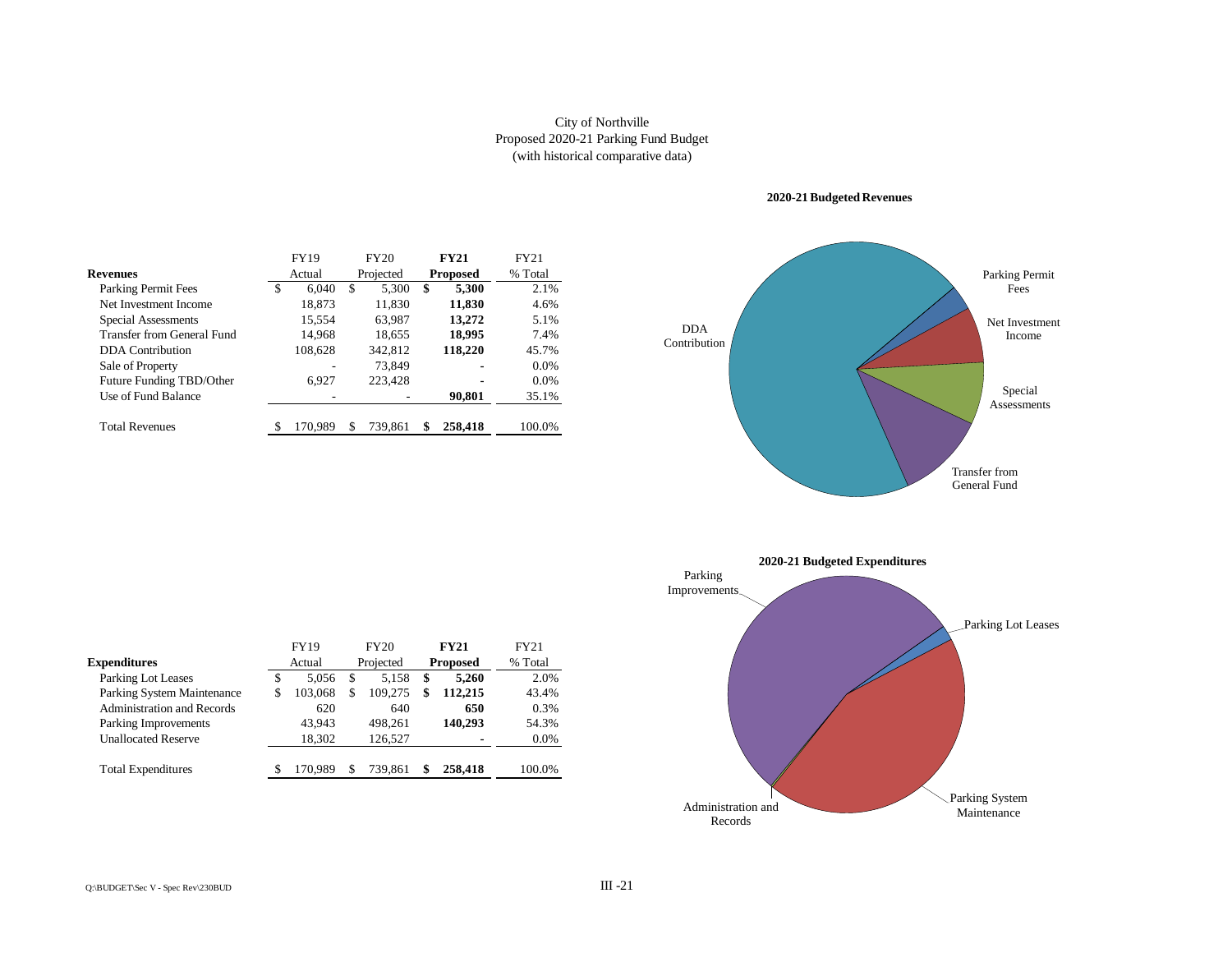#### **City of Northville Line Item Budget for the Year Ended June 30, 2021 and Five Year Plan - 2020 through 2024**

**PARKING FUND**

|                                               |                                   |                |           |           | 2020-21           | 2021-22       | 2022-23       | 2023-24       |
|-----------------------------------------------|-----------------------------------|----------------|-----------|-----------|-------------------|---------------|---------------|---------------|
| Account                                       |                                   | 2017-18        | 2018-19   | 2019-20   | <b>Proposed</b>   | Estimated     | Estimated     | Estimated     |
| Number                                        | Description                       | Actual         | Actual    | Projected | <b>Budget</b>     | <b>Budget</b> | <b>Budget</b> | <b>Budget</b> |
| <b>REVENUES</b>                               |                                   |                |           |           |                   |               |               |               |
| 230-000-476.30                                | Parking Permit Fees               | 5,356          | 6,040     | 5,300     | 5,300             | 5,300         | 5,300         | 5,300         |
| 230-000-586.00                                | Private Contributions/Donations   | 9,000          |           |           |                   |               |               |               |
| 230-000-664.xx                                | Net Investment Income             | 2,611          | 18,873    | 11,830    | 11,830            | 11,830        | 11,830        | 11,830        |
| 230-000-666.00                                | Misc - funding to be determined   | $\blacksquare$ |           | 223,428   |                   |               |               |               |
| 230-000-672.15                                | <b>Special Assessments</b>        | 17,715         | 15,554    | 13,987    | 13,272            | 12,604        | 2,931         | 128           |
| 230-000-672.16                                | Parking Credits (paid in full)    |                |           | 50,000    |                   |               |               |               |
| 230-000-673.00                                | Sale of Assets                    |                |           | 73,849    |                   |               |               |               |
| 230-000-687.01                                | <b>MMRMA</b> Distribution         | $\overline{a}$ | 6,927     |           |                   |               |               |               |
| 230-000-699.06                                | <b>Transfer from General Fund</b> | 18,541         | 14,968    | 18,655    | 18,995            | 18,425        | 17,765        | 17,215        |
| 230-000-699.07                                | DDA Contribuiton - Maintenance    | 85,650         | 88,100    | 90,620    | 93,220            | 95,900        | 98,660        | 101,500       |
| 230-000-699.07                                | <b>DDA</b> Contribuiton - Decks   | 20,190         | 20,528    | 252,192   | 25,000            | 25,000        | 25,000        | 25,000        |
|                                               | <b>Total Revenues</b>             | 159,063        | 170,989   | 739,861   | 167,617           | 169,059       | 161,486       | 160,973       |
|                                               |                                   |                |           |           |                   |               |               |               |
| <b>Fund Balance Reserve</b><br>230-000-699.00 | Use of Fund Balance               |                |           |           |                   |               |               |               |
|                                               | <b>Total Budget</b>               | 159,063        | 170,989   | 739,861   | 90,801<br>258,418 | 169,059       | 161,486       | 160,973       |
|                                               |                                   |                |           |           |                   |               |               |               |
| <b>EXPENDITURES</b>                           |                                   |                |           |           |                   |               |               |               |
| <b>Parking Lot Leases</b>                     |                                   |                |           |           |                   |               |               |               |
| 230-545-987.00                                | Lease Payment-Long Property       | 2,468          | 2,515     | 2,565     | 2,616             | 2,669         | 2,722         | 2,777         |
| 230-545-988.00                                | <b>Northville Downs Taxes</b>     | 2,494          | 2,541     | 2,593     | 2,644             | 2,697         | 2,751         | 2,807         |
|                                               |                                   | 4,962          | 5,056     | 5,158     | 5,260             | 5,366         | 5,473         | 5,584         |
|                                               |                                   |                |           |           |                   |               |               |               |
| <b>Parking System Maintenance</b>             |                                   |                |           |           |                   |               |               |               |
| 230-546-706.00                                | Wages - Regular                   | 12,691         | 12,286    | 12,150    | 12,600            | 12,600        | 12,600        | 12,600        |
| 230-546-707.00                                | Wages - Overtime                  | 3,749          | 1,402     | 2,500     | 2,080             | 2,080         | 2,080         | 2,080         |
| 230-546-775.00                                | Materials / Salt                  | 11,611         | 4,624     | 12,650    | 12,800            | 12,960        | 13,120        | 13,280        |
| 230-546-801.00                                | <b>Contractual Services</b>       | 9,255          | 18,850    | 17,000    | 17,500            | 17,530        | 17,540        | 17,690        |
| 230-546-801.06                                | <b>Elevator Maintenance</b>       | 5,059          | 5,323     | 5,470     | 5,630             | 5,800         | 5,970         | 6,150         |
| 230-546-853.00                                | Telephone                         | 395            | 395       | 395       | 395               | 395           | 395           | 395           |
| 230-546-910.00                                | Liability & Property Insurance    | 5,604          | 4,989     | 5,490     | 5,650             | 5,820         | 5,990         | 6,170         |
| 230-546-920.01                                | <b>Electric Power</b>             | 27,612         | 26,448    | 27,820    | 28,650            | 29,520        | 30,400        | 31,310        |
| 230-546-920.03                                | Water & Sewer Service             | 31             | 42        | 60        | 60                | 60            | 60            | 60            |
| 230-546-943.00                                | <b>Equipment Rental</b>           | 12,226         | 15,463    | 12,120    | 12,240            | 12,360        | 12,480        | 12,600        |
| 230-546-956.00                                | Contingencies                     |                |           |           | 290               | 880           | 1,470         | 2,060         |
| 230-546-967.00                                | Fringe Benefits                   | 15,958         | 13,246    | 13,620    | 14,320            | 14,320        | 14,320        | 14,320        |
| 230-546-973.00                                | Capital Outlay < \$5,000          | 9,000          |           |           |                   |               |               |               |
|                                               |                                   | 113,191        | 103,068   | 109,275   | 112,215           | 114,325       | 116,425       | 118,715       |
|                                               |                                   |                | continued |           |                   |               |               |               |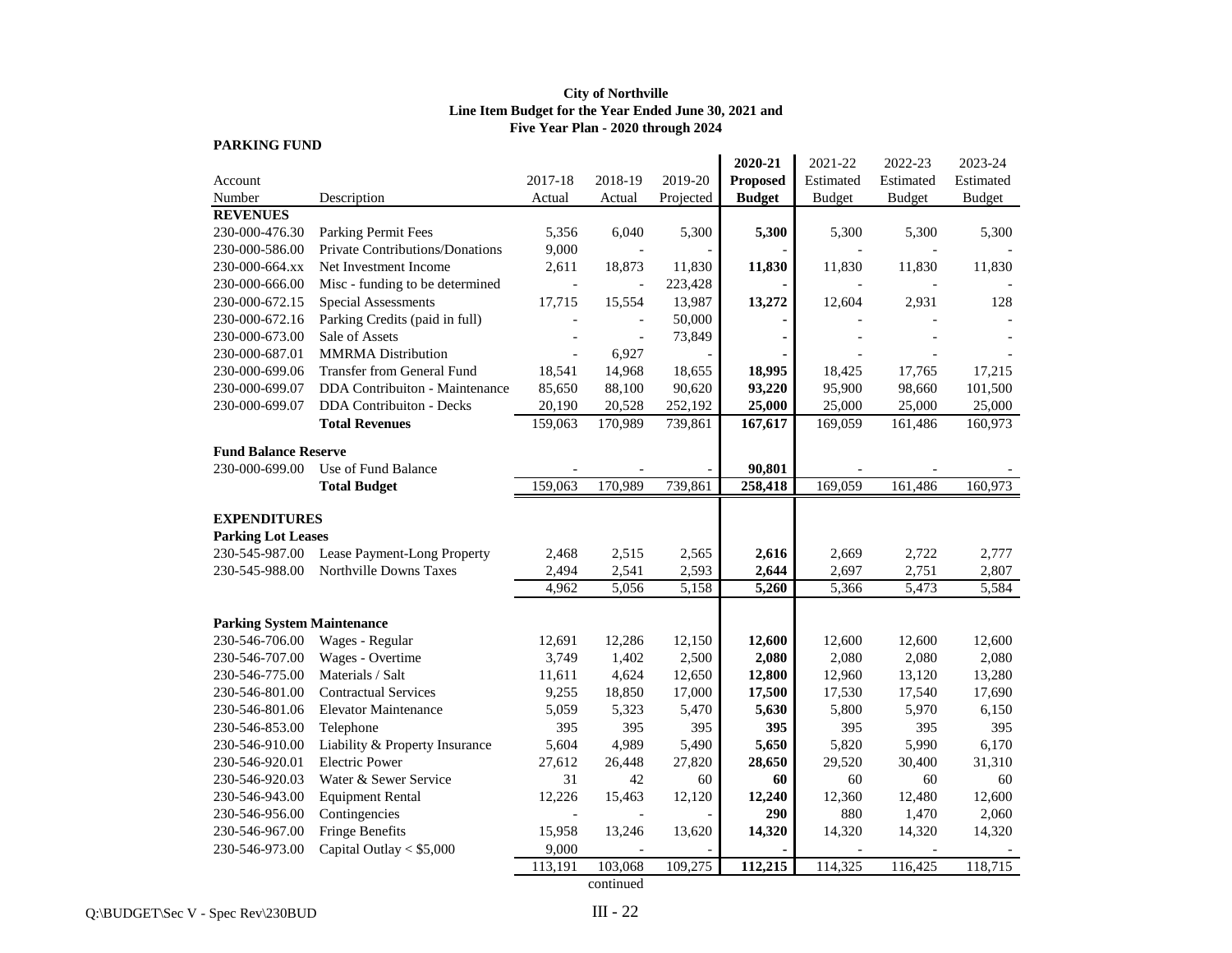#### **City of Northville Line Item Budget for the Year Ended June 30, 2021 and Five Year Plan - 2020 through 2024**

#### **PARKING FUND**

|                                   |                                        |         |                          |            | 2020-21         | 2021-22       | 2022-23       | 2023-24       |
|-----------------------------------|----------------------------------------|---------|--------------------------|------------|-----------------|---------------|---------------|---------------|
| Account                           |                                        | 2017-18 | 2018-19                  | 2019-20    | <b>Proposed</b> | Estimated     | Estimated     | Estimated     |
| Number                            | Description                            | Actual  | Actual                   | Projected  | <b>Budget</b>   | <b>Budget</b> | <b>Budget</b> | <b>Budget</b> |
| <b>EXPENDITURES</b> - continued   |                                        |         |                          |            |                 |               |               |               |
| <b>Parking Improvements</b>       |                                        |         |                          |            |                 |               |               |               |
| 230-902-801.00                    | <b>Contractual Services</b>            |         |                          | 3,255      |                 |               |               |               |
| 230-902-974.25                    | Cady Deck Restoration                  |         | $\overline{\phantom{a}}$ | 252,192    |                 |               |               |               |
| 230-902-974.26                    | Main Centre Deck Restoration           |         |                          | 223,428    |                 |               |               |               |
|                                   | 230-902-974.TBD Ford Field Parking Lot |         |                          |            | 52,925          |               |               |               |
|                                   | 230-902-974.TBD Art House Parking Lot  |         |                          |            | 62,368          |               |               |               |
| 230-902-977.00                    | Misc Deck Repairs - DDA Contr.         | 20,190  | 43,943                   | 19,386     | 25,000          | 25,000        | 25,000        | 25,000        |
| 230-902-977.18                    | E Cady Street Lot                      |         |                          |            |                 |               |               |               |
|                                   |                                        | 20,190  | 43,943                   | 498,261    | 140,293         | 25,000        | 25,000        | 25,000        |
| <b>Administration and Records</b> |                                        |         |                          |            |                 |               |               |               |
| 230-923-805.00                    | <b>Auditing Service</b>                | 469     | 620                      | 640        | 650             | 670           | 690           | 710           |
|                                   |                                        | 469     | 620                      | 640        | 650             | 670           | 690           | 710           |
|                                   | <b>Total Expenditures</b>              | 138,812 | 152,687                  | 613,334    | 258,418         | 145,361       | 147,588       | 150,009       |
| <b>Fund Balance Reserve</b>       |                                        |         |                          |            |                 |               |               |               |
| 230-999-999.00                    | <b>Unallocated Reserve</b>             | 20,251  | 18,302                   | 126,527    |                 | 23,698        | 13,898        | 10,964        |
|                                   | <b>Total Budget</b>                    | 159,063 | 170,989                  | 739,861    | 258,418         | 169,059       | 161,486       | 160,973       |
| <b>Fund Balance Analysis</b>      |                                        |         |                          |            |                 |               |               |               |
|                                   | Beginning of Year                      |         |                          | 727,008    | 853,535         | 762,734       | 786,432       | 800,330       |
|                                   | Revenues                               |         |                          | 739,861    | 167,617         | 169,059       | 161,486       | 160,973       |
|                                   | Expenditures                           |         |                          | (613, 334) | (258, 418)      | (145, 361)    | (147, 588)    | (150,009)     |
|                                   | End of Year                            |         |                          | 853,535    | 762,734         | 786,432       | 800,330       | 811,294       |